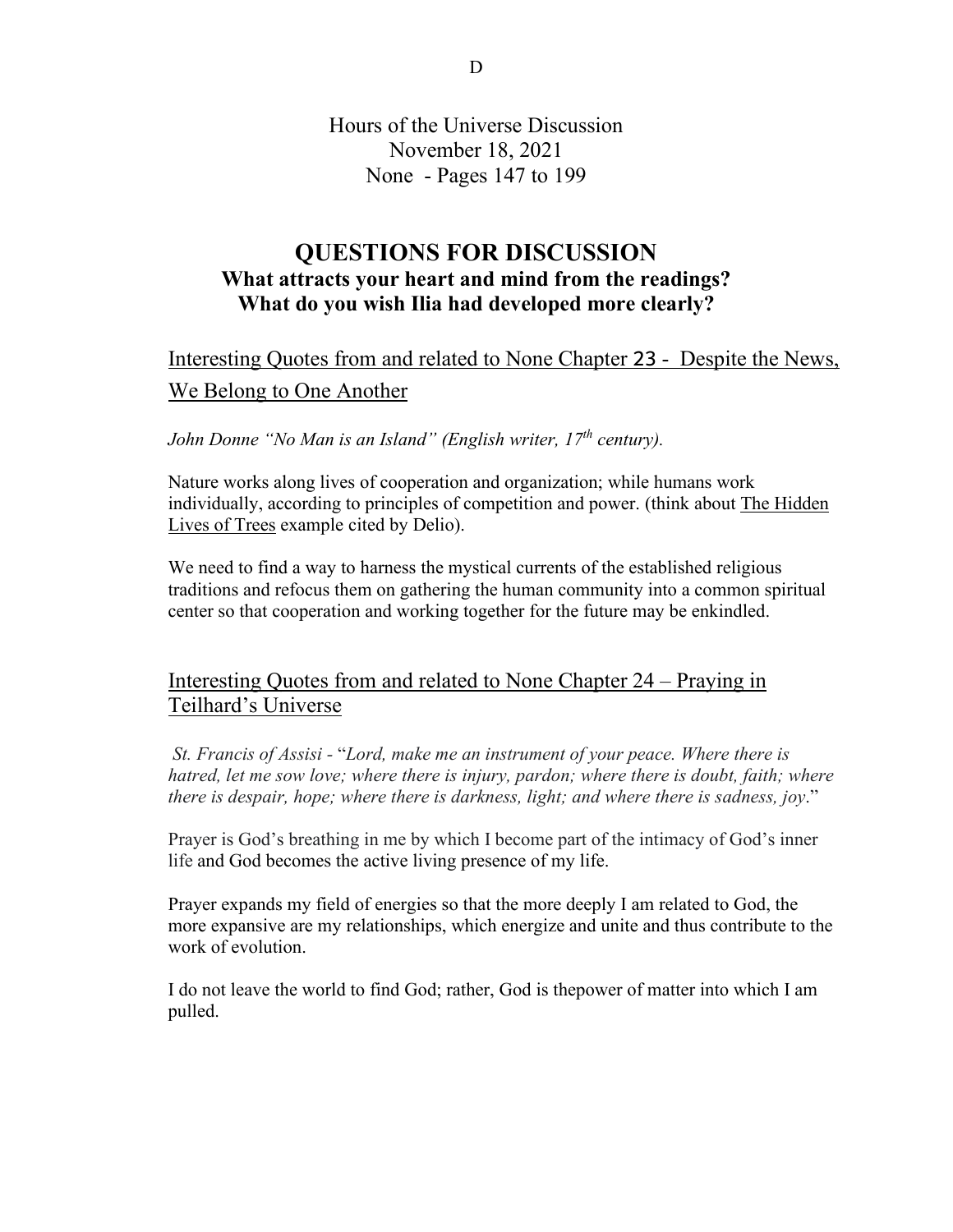## Interesting Quotes from and related to None Chapter 25 - Contemplation and Vision

#### *Dorothy Day "Love and ever more love is the only solution to every problem that comes up"*

Contemplation is training the mind to focus on divine things. Because the world of matter weighs on us, we must withdraw from the world and turn inward where the divine light shines.

It is not that we must contemplate in order to act; it is rather that action must lead to contemplation, and contemplation must lead to new vision, and new vision must lead to new structures of relationship.

Action can lead to a fallacy of misplaced concreteness, as if action alone will actually change structures. The only thing that can change structures is the power of love. *Th*

Interesting Quotes from and related to None Chapter 26- Eucharist and God's Love

Nature does not work according to fixed essences or autonomous existents. Rather nature is a choreographied drama, or better yet, a symphony unfolding life, where even the seasons express the different movements of nature's flow.

This is Eucharist in an unfolding universe: the bringing together of diverse elements, people, ideas, values, and traditions in the breaking of bread and the sharing of wine, toasting together to the fullness of life. When we share this together, God appears in our midst as Life itself, and we rise up together beyond the resistant forces around us and within us. This is the Body of Christ.

## Interesting Quotes from and related to None Chapter 27 Teilhard's Troubled Worship

#### *Thomas Merton "Technology is not in itself opposed to spirituality or to religion. But it represents a great temptation.*

The church continues to issue documents on global warming, as well as immigration, economics, and other current issues, but few people are reading those documents. It is sad to think that if the church died tomorrow, the world would likely express its sympathy but not attend the funeral.

In the Middle Ages the great cathedrals were packed with people searching for an experience of transcendence; today, the Apple Store is packed with people looking for the same experience.